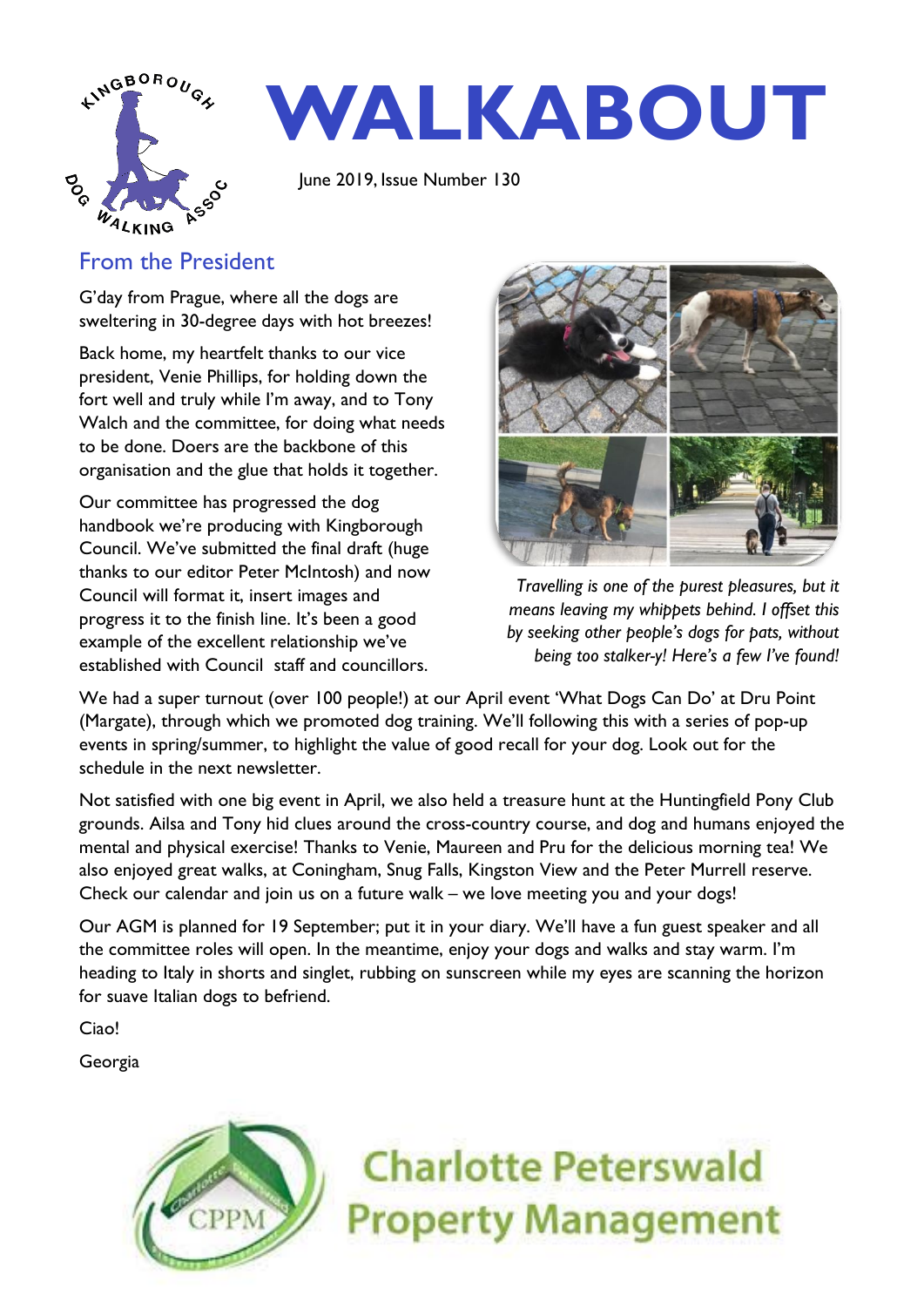## Philip Rogers – a CoastCare Stalwart

Last month KDWA member Philip Rogers, was recognised for his long-term commitment to the natural values of Kingston Beach, by the Bonnet Hill Community Association. His lobbying resulted in retention of the much-used zig-zag track from the Alum Cliffs Track to the northern end of Tyndall Beach, and the native plant zone between the Tyndall Beach carpark and the water. Philip also led groups planting and maintaining native species along the track from the carpark to Tyndall Beach.

Thanks Philip for your hard work and inspiring others.

*Read about the local CoastCare group at [www.dosomethingnearyou.com.au/7050/organisation/kingston](http://www.dosomethingnearyou.com.au/7050/organisation/kingston-beach-browns-river-coastcare-group)[beach-browns-river-coastcare-group](http://www.dosomethingnearyou.com.au/7050/organisation/kingston-beach-browns-river-coastcare-group)*



*Philip Rogers and Paul Rapley, president of the Bonnet Hill Community Association.*

## 2019–2010 Membership Fees

Your annual membership is due on July 1, 2019. You'll find the membership form at the end of the newsletter. Please complete and return to us as soon as possible. Feel free to copy the form and pass to any dog owners who may be interested. Remember: the more members we have, the more effective our organisation will be!

## **KDWA CALENDAR For members and guests** Sun 7 July Chats & Wags<sup>#</sup>, Kingston View Drive Dog Park, 10.00–11.00 am Thurs 11 July Chats\*, 43 Coolamon Road: Taroona, 7.30–9.30 pm Sun 14 July Chats & Wags, Alum Cliffs Track, meet at Tyndall Beach carpark, 12.00 pm. Sun 4 Aug Chats & Wags, Suncoast Dog Park, 10.00–11.00 am Thurs 8 Aug Chats, 2 Osborne Esplanade, Kingston Beach, 7.30–9.30 pm Sun 11 Aug Chats & Wags, Leslie Vale Track, meet at the end of Bullock Drive, 2.00 pm Sun 1 Sept Chats & Wags, Dru Point Dog Park, 10.00–11.00 am Sat 14 Sept Chats & Wags, Kingston Beach, meet at Tyndall Beach carpark, 2.00 pm Thurs 12 Sept Chats, 43 Coolamon Road: Taroona, 7.30–9.30 pm Thurs 19 Sept: AGM, Kingston Library Meeting Room, 7.30 pm \*Chats = Committee meeting, members welcome (no dogs) #Chats & Wags = Social gathering, all welcome (with dogs)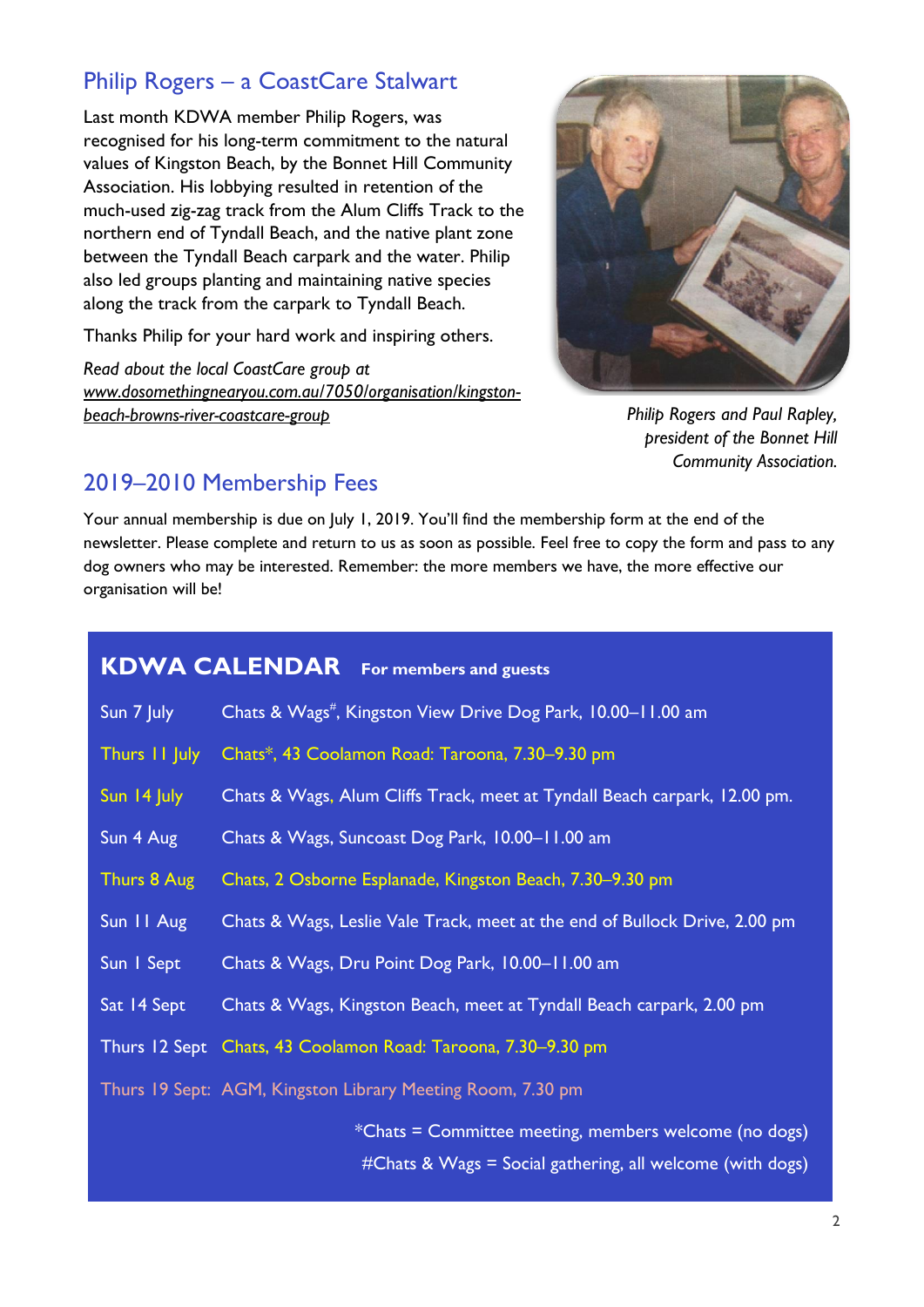## Notice of Annual General Meeting

**When:** Thursday 19 September at 7.30 pm

**Where:** Meeting Room, Kingston Library (main building)

#### **Purpose:**

- 1. To report on our achievements in 2018– 19 and our plans for 2019–20.
- 2. To elect the KDWA officers and committee for 2019–2020

We encourage all members to attend. It will be a pleasant evening with a guest speaker and refreshments. Please make sure you have renewed your membership so you can vote and/or stand for election.



*Recent KDWA Walk to beautiful Snug Falls*

## Dru Point Dog Exercise Area

In a few months, Taswater will stop using most of the area in the middle of the offlead dog area at Dru Point. They are likely to keep about a third of the area for emergency use only, and the rest will be returned to Council.

Council is considering what to do with the area to be returned. There's no guarantee the full area to be returned will be available for dog walking, but we have the front running and will do our best.



*Sabio, enjoying Dru Point, Margate*

KDWA has set up a small sub-committee to tell Council what we'd like. The sub-committee includes some KDWA

members, regular users of the dog exercise area and Council staff. The sub-committee is working on what is needed in the short and long term. Anyone with ideas, please contact Tony Walch at [awalch@bigpond.net.au.](mailto:awalch@bigpond.net.au)

Council will shortly decide on the priorities for Kingborough dog parks and it is likely they'll make Dru Point the priority park. If this happens, they will budget for improvements within the area. No works have been done in the dog exercise area for 20 years, so it does need some updating. We expect some minor works will be done initially to enable dogs to use the area, but any more extensive work will not proceed for 12 months or so, until it's budgeted for.

KDWA is also applying for a grant from Tassal for some new agility equipment costing around \$5,000. If successful, we hope Council will install the equipment for us at Dru Point. This equipment will be similar to that installed by Hobart City Council at the John Turnbull Park.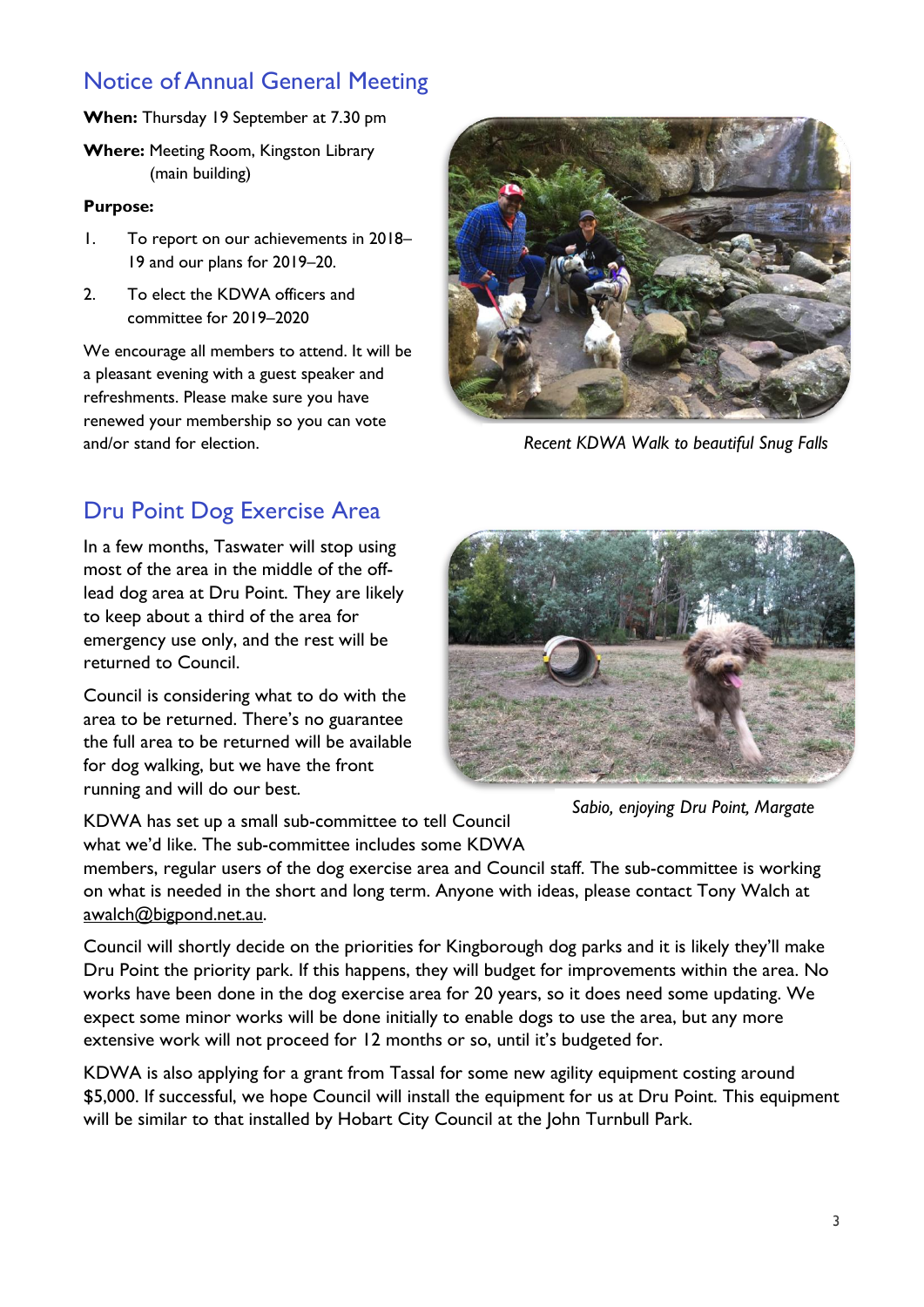## Step Out in Style!

We've refreshed our style and wardrobe!

We teamed up with KDWA member, Trish Horinishi, to design our new range, with lots of choice in style, size and colour. The tops will be printed on demand and will take one to two weeks to supply. To order yours, send the following information directly to Trish at [info@redbunnysays.com](mailto:info@redbunnysays.com)



- your name and phone number
- the name of the item/s you want to purchase, size, colour and quantity.

The cost of the clothing is the wholesale cost plus design and printing cost –this is not a fund-raiser. Trish will contact you to arrange payment and collection.

If you have any queries, contact Venie at [kdwa.tas@gmail.com](mailto:kdwa.tas@gmail.com)

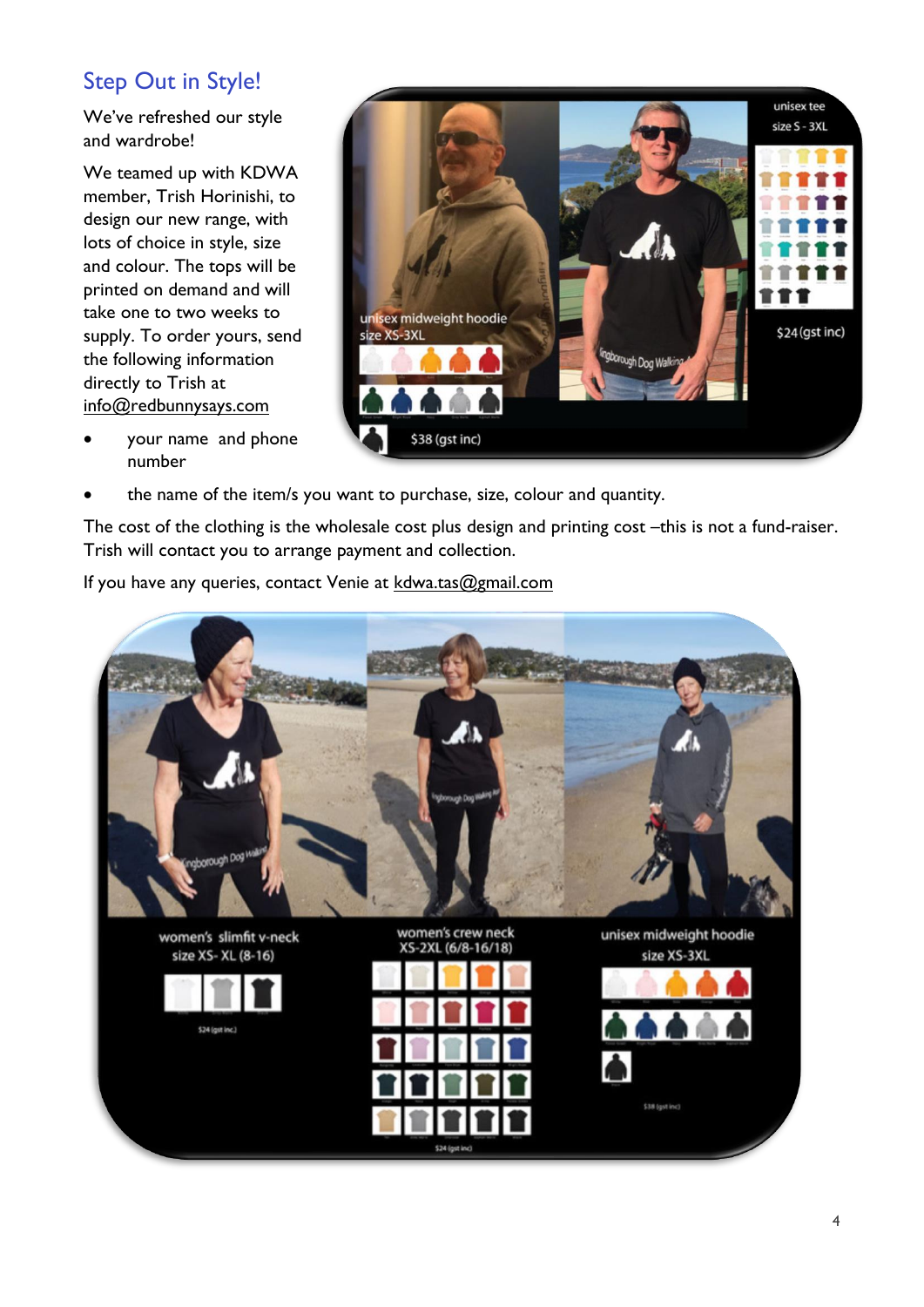

## Treasure Found!

Our second treasure hunt was great fun, with over 30 people joining the search!

Teams of up to four people set off when ready and were timed. Some came with their own team and others joined teams on the day or chose to complete the hunt solo. Most brought their four-legged friends to help sniff out the answers – we're not sure how useful the dogs were but they enjoyed the on-walk lead and socialization.

There were 19 clues that tested the brain power just enough. The area includes a cross-country course and many bush tracks used by horse-riders at the pony club. Many of the clues related to the diverse

jumps that form the cross-country course. For example, the clue 'No swimming' meant the water jump; 'No longer Tassie transport' was the train jump.

The winning team – Dogs Holiday Havens – had two people and four dogs and completed the search in 57 minutes. Everybody was relaxed and had fun with their dog in what was, for most, new surroundings.

The cost of the grounds was covered by the \$2 entry fee – cheaper than the average cup of coffee – and your committee excelled producing lovely morning tea at short notice.



We've had requests for another treasure hunt in the spring; nothing is planned yet but let the committee know if you are interested in helping!

## Your KDWA Committee

#### **President:** Georgia Clark

Phone: 0429 852 125

Email: georgia.elizabeth.clark@gmail.com

**Treasurer and Public Officer:** Ailsa Richard

Email: ailsa.richard@internode.on.net

**Newsletter Editor:** Belinda Fenney-Walch

Email: belindafw@gmail.com

**Vice President:** Venie Phillips

Phone: 0419 306 021

Email: venie.phillips@gmail.com

#### **Secretary:** Maureen Robinson

Email: maureenr@iinet.net.au

#### **Committee Members:**

Carol Baines, Pru Cooper, Tony Walch and Maggy Hunter

*the Huntingfield Pony Club grounds make*

*for a superb treasure hunt!*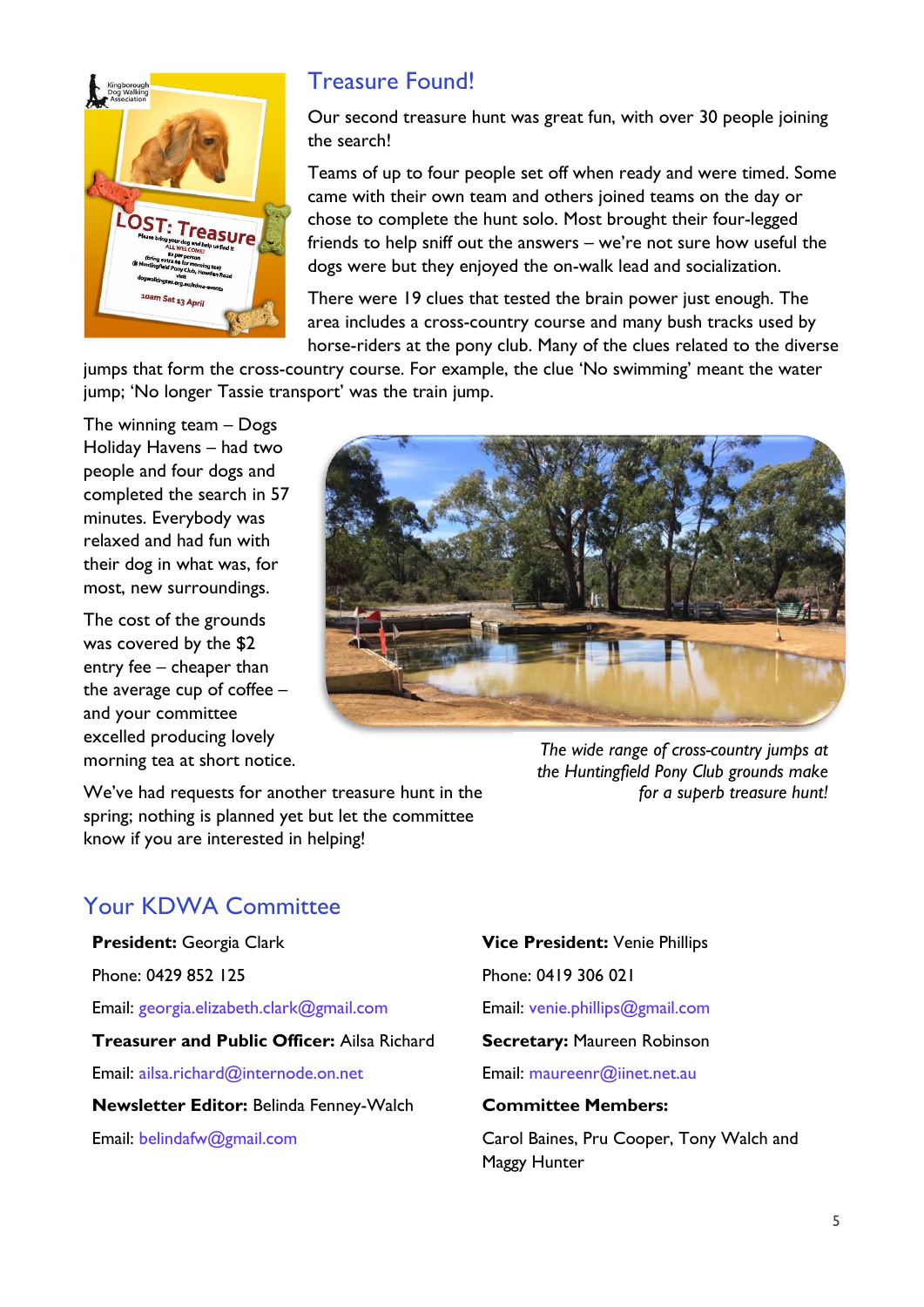## Dog Poo – a Health Hazard for Council Workers?

It's easy when walking your dog along a bush track to feel that picking up your dog's poo is less critical that when on the footpath or the beach. After all, if you push it into the long grass or bush beside the track it's not going to bother anyone, is it?

While thanking council workmen who'd just finished repairing the water-eroded start of the Alum Cliffs Track, I learned something new. Dried dog poo becomes a cloud of fine particles when the grass it's lying in is whipper-snipped. Yuk! Protective masks help but they don't stop the particles clinging to the worker's hair and clothing and remaining there!



Please make the effort. Be as conscientious on a bush track as you are when you're on the beach and footpath.

Venie

## What Dogs Can Do

Wow! Our What Dogs Can Do event was a huge success! Over 100 people attended and gave great feedback afterwards. The demonstrators were engaging, interesting and wonderful to work with and the dogs the stars of the show, as you'd expect!



*It's amazing what dogs can do with effective and consistent training! Many skills were on display at our What Dogs Can Do event at Dru Point, Margate.*

Special thanks to Dr Katrina Ward for her work on the event – we are very grateful for her expertise and assistance! Thanks also to Kingborough Council, which supplied a PA system for us to use on the day and printed promotional material for us; Sarah Wilcox for providing the Welcome to Country and taking fabulous photos; and to the participating organisations: Guide Dogs Tasmania, Tasmania Police, mindDog Australia and K9 Nose Work.